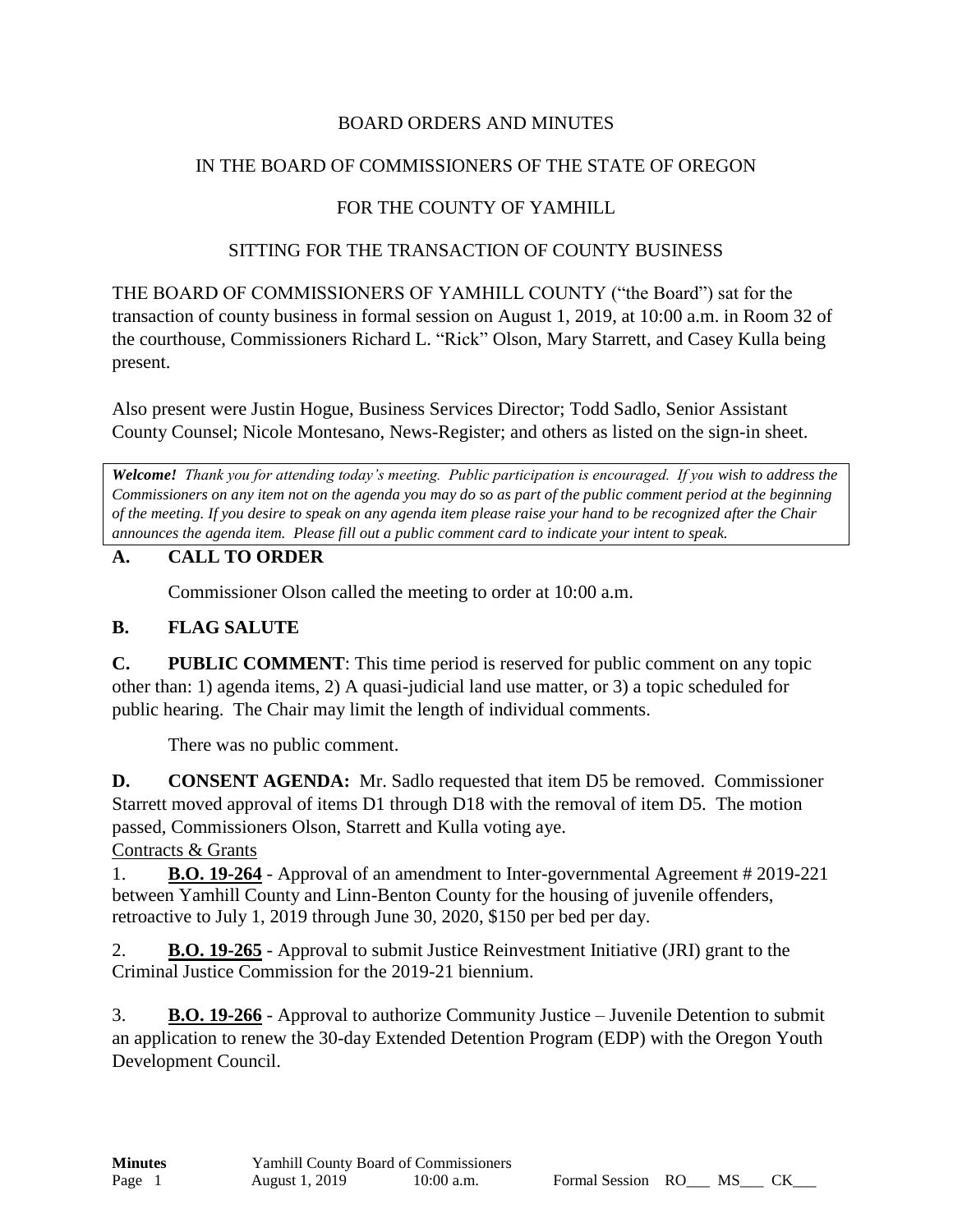4. **B.O. 19-267** - Approval of Amendment #2 to a contract employment agreement between Yamhill County and Ted Smietana (B.O. 17-265), retroactive to July 1, 2019 through June 30, 2020.

5. Approval of a contract agreement employment agreement between Yamhill County and Gary Biggs, effective August 1, 2019 through July 1, 2020. *(Item Removed)*

6. **B.O. 19-268** - Approval of an agreement between Yamhill County and Knife River Corporation – Northwest for the 2019 Overlay Project in the amount of \$1,479,740.25.

7. **B.O. 19-269** - Approval of Agreement #159219 between Yamhill County Health and Human Services and the Oregon Health Authority (OHA) for tort liability coverage effective upon approval through June 30, 2021.

8. **B.O. 19-270** - Approval of Amendment #4 to the agreement (B.O. 17-249) between Yamhill County Health and Human Services and Yamhill Valley Treatment, dba Provoking Hope for certified peer recovery mentor support services, in the amount of \$997,943, retroactive to July 1, 2019 through June 30, 2020.

9. **B.O. 19-271** - Approval of Agreement #159289 between Yamhill County Health and Human Services Mental Health Division and the Oregon Health Authority (OHA), Health Systems Division to fund Choice Model Services in the amount of \$295,004.93, retroactive to July 1, 2019 through December 31, 2020.

10. **B.O. 19-272** - Approval of a memo of understanding between Yamhill County Transit and Abacus for disbursing special transportation funds for the 2019-21 biennium, in the amount of \$24,000, retroactive to July 1, 2019 through June 30, 2021.

11. **B.O. 19-273** - Approval to authorize Yamhill County Health and Human Services to submit an application for a grant from the Oregon Health Authority (OHA) in the amount of \$25,000, for reproductive health services for women in the Yamhill County Jail.

12. **B.O. 19-274** - Approval of an agreement between Yamhill County Health & Human Services and the Dayton School district to provide behavioral health counseling for the 2019-20 school year, not to exceed \$44,620.74, effective September 3, 2019 through June 12, 2020.

13. **B.O. 19-275** - Approval of an agreement between Yamhill County Health & Human Services and the Sheridan School district to provide behavioral health counseling for the 2019-20 school year, not to exceed \$78,086.34, effective September 3, 2019 through June 12, 2020.

14. **B.O. 19-276** - Approval of an agreement between Yamhill County Health & Human Services and the Yamhill-Carlton School district to provide behavioral health counseling for the 2019-20 school year, not to exceed \$83,664.00, effective September 3, 2019 through June 12, 2020.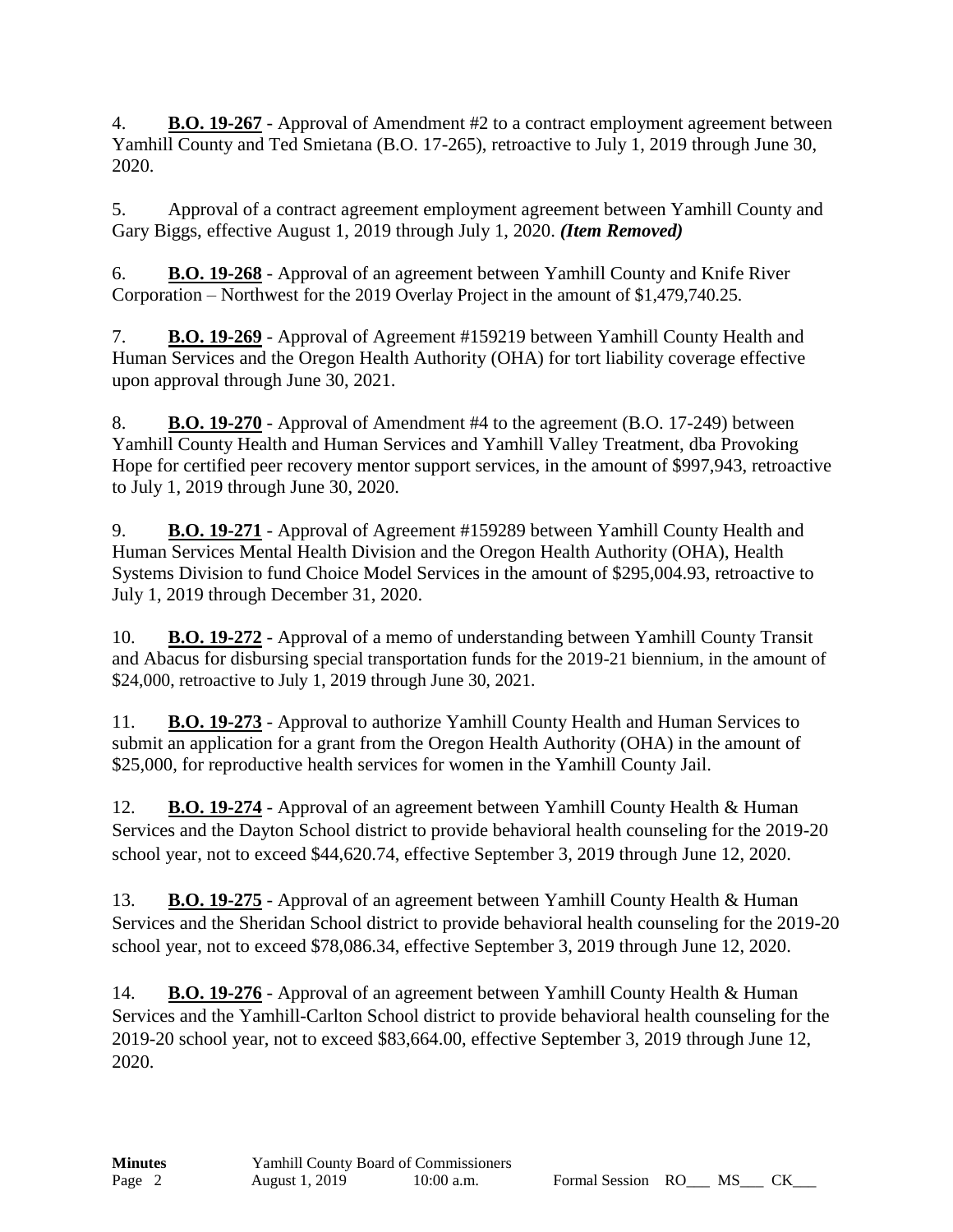15. **B.O. 19-277** - Approval of an agreement between Yamhill County Health & Human Services and Yamhill Valley Treatment, dba Provoking Hope for the Peer Outreach Needle/Syringe Exchange Program in the amount of \$95,000.07, effective August 1, 2019 through June 30, 2020.

16. **B.O. 19-278** - Approval to accept the quote from Johnson Flooring, Inc. for the carpet replacement in Room 32 in the amount of \$5,768.20.

17. **B.O. 19-279** - Approval to accept the quote from Integrity Builders, Inc. for the construction of a new ramp at the HHS Administration building to meet ADA requirements.

### **Committees**

18. **B.O. 19-280** - Approval of the reappointment of Rocky Losli to the Road Improvement Advisory Committee (RIAC) for a three-year term to expire on July 14, 2022.

**E. OLD BUSINESS:** None.

**F. OTHER BUSINESS** (Add-ons and non-consent items): None.

**G. PUBLIC HEARINGS:** None.

#### **H. ANNOUNCEMENTS:**

1. For information on county advisory committee vacancies, please refer to the county's website, [https://www.co.yamhill.or.us/content/board-commissioners-committees,](https://www.co.yamhill.or.us/content/board-commissioners-committees) or call the Board of Commissioners' office at 503-434-7501 or 503-554-7801 (toll-free from Newberg).

2. For questions regarding accessibility or to request an accommodation contact the Board of Commissioners' office at (503)-434-7501 or (503)-554-7801 (toll-free from Newberg) or email at [bocinfo@co.yamhill.or.us](mailto:bocinfo@co.yamhill.or.us)

3. Electronic versions of all meeting agendas and meeting information packets can be found at the county's website:<https://www.co.yamhill.or.us/meetings>